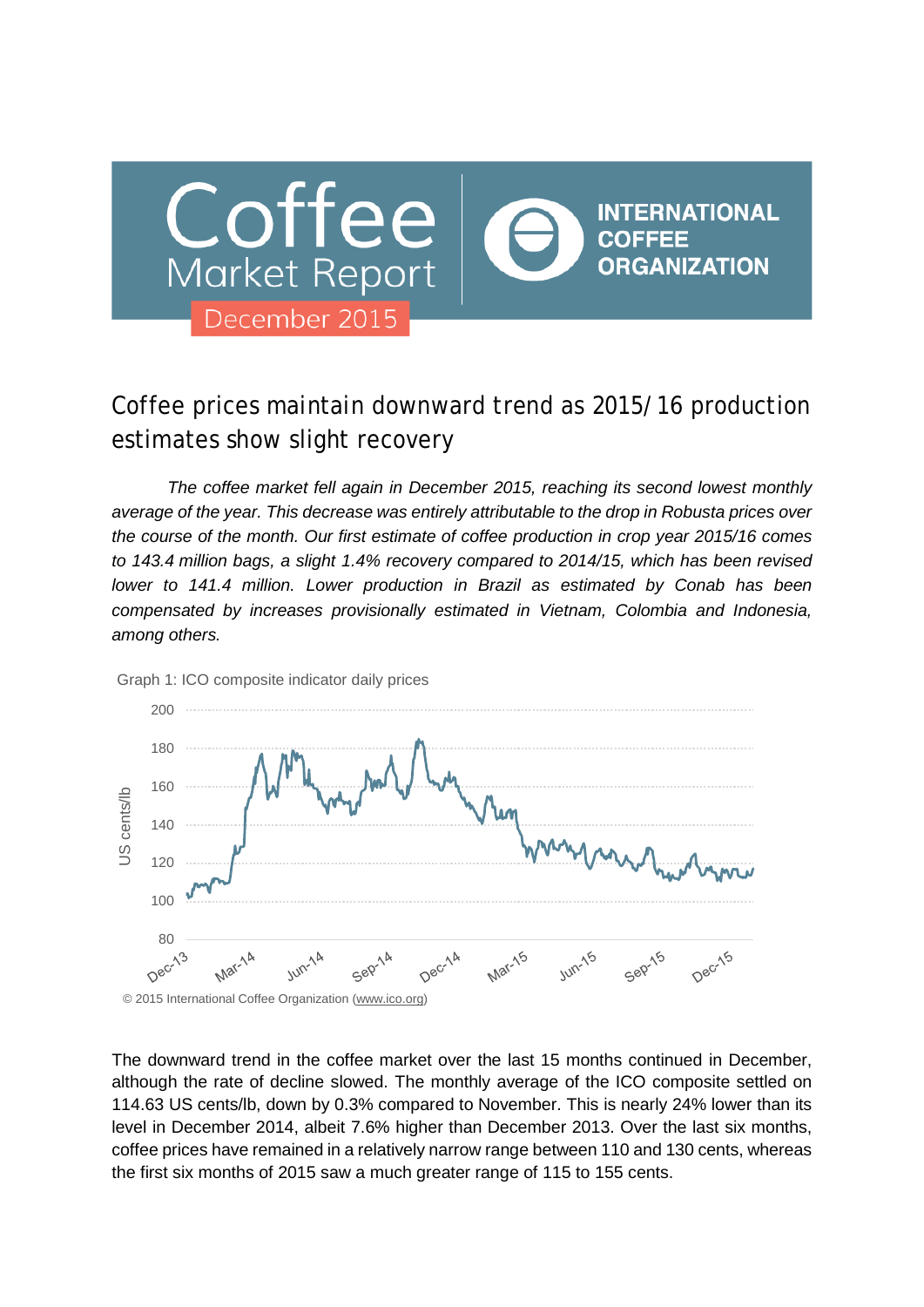



The performance of the four group indicator prices was quite different, as the three Arabica groups saw minor increases of between 0.5 and 0.9%, while Robusta was down by 3%. The monthly average of the Robustas indicator came to 79.28 US cents/lb, which is its lowest level since June 2010. As a result, the arbitrage between Arabica and Robusta has increased to 53.75 cents, up 6.8% compared to November.



World coffee production in 2015/16 is provisionally estimated at around 143.4 million bags, representing a recovery of 1.4% compared to 2014/15, which has been revised down to 141.4 million bags. Total production of Arabica is relatively unchanged on 84.3 million bags compared to 84.4 million last year, as lower production of Brazilian Naturals is matched by increases in Colombian Milds and Other Milds. A significant increase of 3.7% is expected in Robustas, with both Vietnam and Indonesia provisionally estimated higher.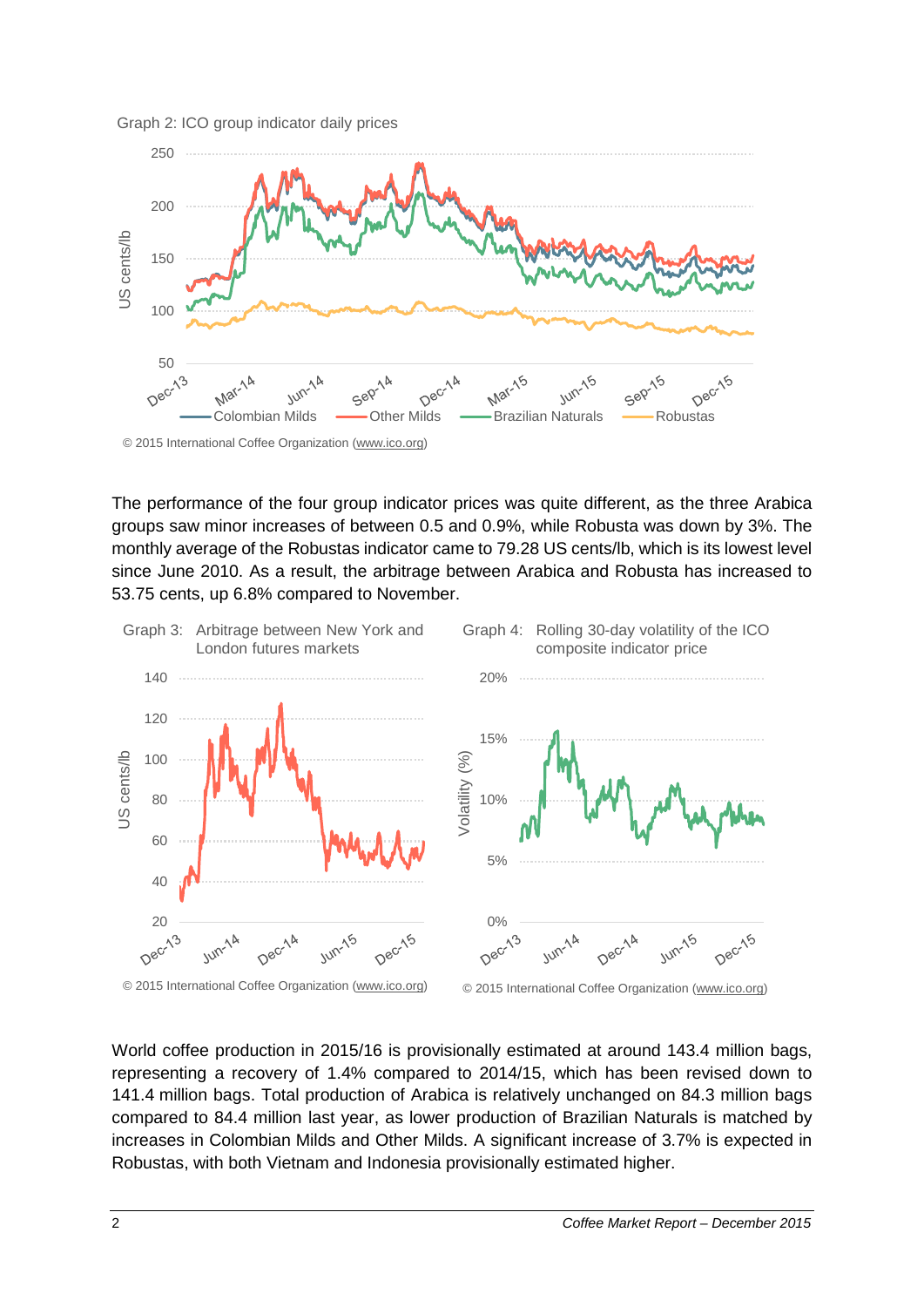



© 2015 International Coffee Organization (www.ico.org)

The Brazilian coffee agency Conab has updated its estimate of output in 2015/16 from 42.1 million bags to 43.2 million, which is still down from the revised 2014/15 figure of 45.6 million bags. This would be Brazil's smallest crop since 2009/10. The Robusta crop is the most affected, down by 14.2% to 11.2 million bags, while Arabica is down by 1.7% to 32 million bags.

Production in Vietnam has been revised down to 26.5 million bags for 2014/15, given the low exports recorded over the course of the year, although this would still imply a significant stock build up. Output in the current crop year is provisionally estimated to increase to 27.5 million bags.

Output in Colombia continues to increase, with production in the first quarter of 2015/16 already 25.5% higher than the same period last year. Total production in 2015/16 is provisionally estimated at 13.5 million bags, although if the current trend continues this could be revised higher.

In Indonesia, an increase of 6.1% to 11 million bags is provisionally expected, while Ethiopia is estimated down 3.4% to 6.4 million bags. The Coffee Board of India has indicated in its post-monsoon forecast that it expects production to increase by 7% to 5.8 million bags, with a similar increase expected in Honduras to 5.8 million bags.

The Uganda Coffee Development Authority has reported that it is expecting a significant 27% increase in Ugandan coffee production in 2015/16 to 4.8 million bags due to increased planting. In Mexico, production is estimated at 3.9 million bags in 2015/16, while output in 2014/15 has been revised down to 3.6 million, and in Guatemala a slight increase is expected of 3.4% to 3.4 million bags. Finally, production in Peru is expected to start recovering in 2015/16 to 3.2 million bags, although export volumes so far this year are relatively similar to 2014/15.

Full production statistics for all countries are available on our website at *[www.ico.org/trade\\_statistics.asp](http://www.ico.org/trade_statistics.asp)*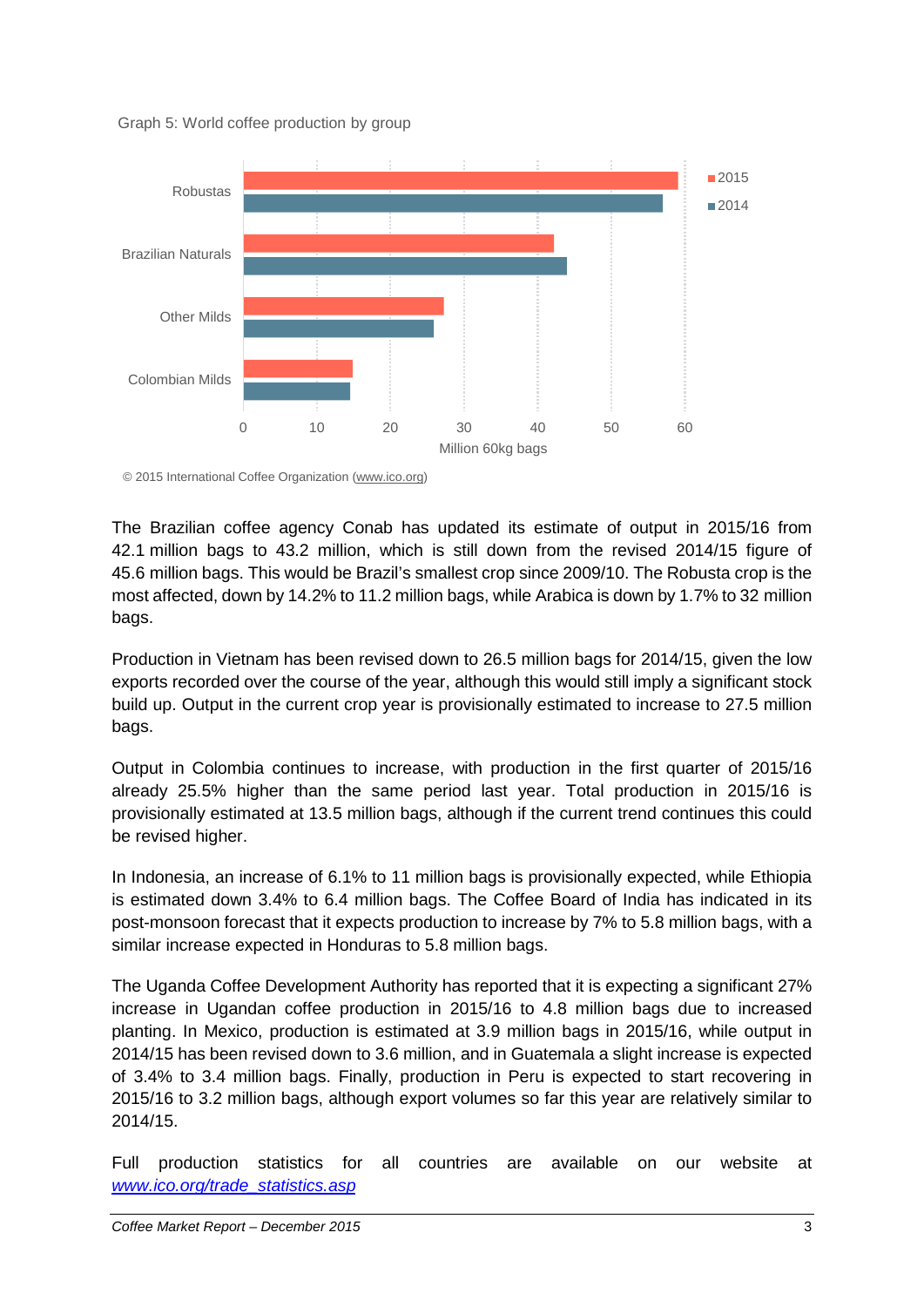|                                     | <b>ICO</b><br><b>Composite</b> | <b>Colombian</b><br><b>Milds</b> | <b>Other Milds</b> | <b>Brazilian</b><br><b>Naturals</b> | <b>Robustas</b> | New York* | London* |
|-------------------------------------|--------------------------------|----------------------------------|--------------------|-------------------------------------|-----------------|-----------|---------|
| <b>Monthly averages</b>             |                                |                                  |                    |                                     |                 |           |         |
| Dec-14                              | 150.66                         | 190.16                           | 193.60             | 166.58                              | 98.43           | 177.82    | 89.86   |
| $Jan-15$                            | 148.24                         | 185.26                           | 190.00             | 163.50                              | 98.01           | 173.19    | 89.33   |
| Feb-15                              | 141.10                         | 174.11                           | 178.89             | 151.90                              | 98.36           | 159.55    | 89.76   |
| Mar-15                              | 127.04                         | 154.29                           | 160.74             | 133.55                              | 92.16           | 139.70    | 82.94   |
| Apr-15                              | 129.02                         | 157.06                           | 164.00             | 136.70                              | 92.06           | 141.79    | 82.71   |
| May-15                              | 123.49                         | 150.19                           | 158.48             | 130.38                              | 87.56           | 135.22    | 78.03   |
| $Jun-15$                            | 124.97                         | 152.02                           | 159.76             | 130.51                              | 90.25           | 135.86    | 80.25   |
| $Jul-15$                            | 119.77                         | 144.52                           | 154.45             | 123.64                              | 87.12           | 128.59    | 77.16   |
| Aug-15                              | 121.21                         | 146.96                           | 156.92             | 127.24                              | 85.78           | 132.42    | 76.25   |
| Sep-15                              | 113.14                         | 135.55                           | 146.15             | 117.83                              | 81.50           | 121.66    | 71.53   |
| Oct-15                              | 118.43                         | 143.10                           | 153.25             | 127.47                              | 82.78           | 129.45    | 72.89   |
| <b>Nov-15</b>                       | 115.03                         | 138.63                           | 147.98             | 122.95                              | 81.74           | 122.35    | 72.04   |
| Dec-15                              | 114.63                         | 139.89                           | 148.66             | 123.73                              | 79.28           | 123.77    | 70.02   |
| % change between Dec-15 and Nov-15  |                                |                                  |                    |                                     |                 |           |         |
|                                     | $-0.3%$                        | 0.9%                             | 0.5%               | 0.6%                                | $-3.0%$         | 1.2%      | $-2.8%$ |
| Volatility (%)                      |                                |                                  |                    |                                     |                 |           |         |
| <b>Nov-15</b>                       | 8.0                            | 8.0                              | 7.6                | 9.7                                 | 7.7             | 9.2       | 8.5     |
| Dec-15                              | 5.4                            | 6.6                              | 5.4                | 6.8                                 | 4.1             | 7.5       | 4.0     |
| Variation between Dec-15 and Nov-15 |                                |                                  |                    |                                     |                 |           |         |
|                                     | $-2.6$                         | $-1.5$                           | $-2.1$             | $-2.9$                              | $-3.6$          | $-1.6$    | $-4.5$  |

## **Table 1: ICO indicator prices and futures prices (US cents/lb)**

\* Average price for 2nd and 3rd positions

# **Table 2: Price differentials (US cents/lb)**

|                                    | <b>Colombian</b>   |                  |                 | <b>Colombian Other Milds Other Milds</b> |                 | <b>Brazilian</b> | New York* |
|------------------------------------|--------------------|------------------|-----------------|------------------------------------------|-----------------|------------------|-----------|
|                                    | <b>Milds</b>       | <b>Milds</b>     | <b>Milds</b>    |                                          |                 | <b>Naturals</b>  |           |
|                                    | <b>Other Milds</b> | <b>Brazilian</b> | <b>Robustas</b> | <b>Brazilian</b>                         | <b>Robustas</b> | <b>Robustas</b>  | London*   |
|                                    |                    | <b>Naturals</b>  |                 | <b>Naturals</b>                          |                 |                  |           |
| Dec-14                             | $-3.44$            | 23.58            | 91.73           | 27.02                                    | 95.17           | 68.15            | 87.96     |
| $Jan-15$                           | $-4.74$            | 21.76            | 87.25           | 26.50                                    | 91.99           | 65.49            | 83.86     |
| Feb-15                             | $-4.78$            | 22.21            | 75.75           | 26.99                                    | 80.53           | 53.54            | 69.79     |
| Mar-15                             | $-6.45$            | 20.74            | 62.13           | 27.19                                    | 68.58           | 41.39            | 56.76     |
| Apr-15                             | $-6.94$            | 20.36            | 65.00           | 27.30                                    | 71.94           | 44.64            | 59.08     |
| May-15                             | $-8.29$            | 19.81            | 62.63           | 28.10                                    | 70.92           | 42.82            | 57.19     |
| $Jun-15$                           | $-7.74$            | 21.51            | 61.77           | 29.25                                    | 69.51           | 40.26            | 55.61     |
| $Jul-15$                           | $-9.93$            | 20.88            | 57.40           | 30.81                                    | 67.33           | 36.52            | 51.43     |
| Aug-15                             | $-9.96$            | 19.72            | 61.18           | 29.68                                    | 71.14           | 41.46            | 56.17     |
| Sep-15                             | $-10.60$           | 17.72            | 54.05           | 28.32                                    | 64.65           | 36.33            | 50.13     |
| $Oct-15$                           | $-10.15$           | 15.63            | 60.32           | 25.78                                    | 70.47           | 44.69            | 56.56     |
| <b>Nov-15</b>                      | $-9.35$            | 15.68            | 56.89           | 25.03                                    | 66.24           | 41.21            | 50.31     |
| Dec-15                             | $-8.77$            | 16.16            | 60.61           | 24.93                                    | 69.38           | 44.45            | 53.75     |
| % change between Dec-15 and Nov-15 |                    |                  |                 |                                          |                 |                  |           |
|                                    | $-6.2%$            | 3.1%             | 6.5%            | $-0.4%$                                  | 4.7%            | 7.9%             | 6.8%      |

\* Average price for 2nd and 3rd positions